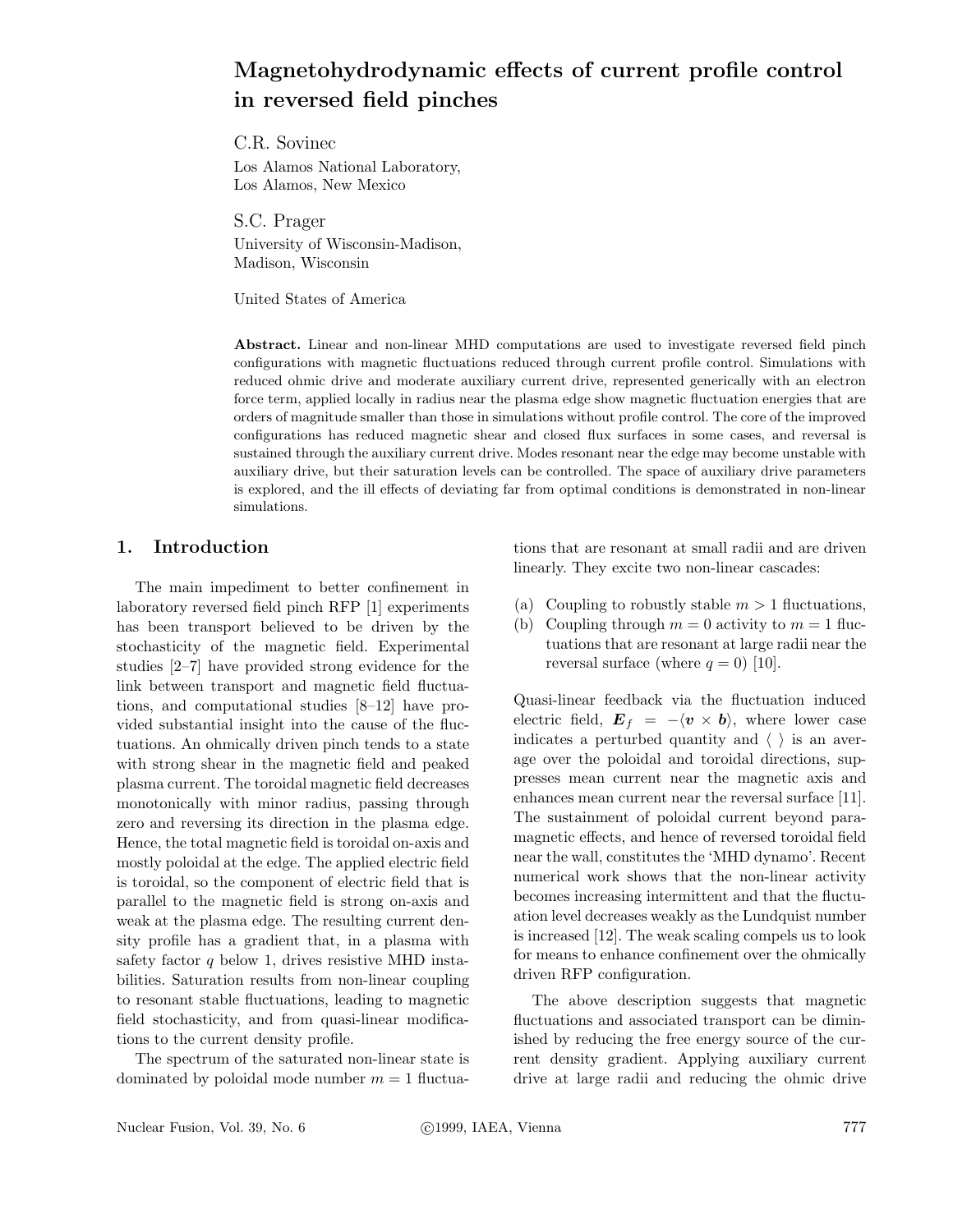can replicate and enhance the stabilizing effects of the quasi-linear feedback. Earlier MHD studies of current profile alteration with direct current helicity injection have demonstrated substantial reduction of magnetic fluctuations [13], and RF current drive has been suggested as an alternative means of auxiliary current drive [14–16]. Initial, rather coarse experimental attempts at current profile flattening by inductive means have proven extremely encouraging, decreasing the magnetic fluctuations by a factor of 2 and increasing energy confinement by a factor of 5 [17, 18].

In this article, we use linear eigenvalue computations and non-linear three dimensional simulations to examine the effects of current profile alteration on RFPs in the context of zero beta resistive MHD. This work reveals how different current density profile alterations either reduce or enhance the magnetic fluctuation level. The MHD equations typically used to describe RFP dynamics are augmented by auxiliary current drive terms which arise from an extra force in the electron equation of motion. We are not interested in treating the method of current drive, for example, RF or any other specific technique, but only the effect of current drive on MHD properties. Computation of energy transport changes with altered current profiles is beyond the scope of this article, but improved confinement can be expected for conditions demonstrating reduced magnetic fluctuation levels.

The linear calculations guide the useful placement of auxiliary current in non-linear simulations. The effects of the auxiliary current drive are incorporated into the equilibria studied linearly, where the important parameters are the auxiliary drive magnitude, radial location and width, and ohmic electric field. The stability of the set of modes which dominate typical RFP wavenumber spectra and non-linearly excite other fluctuations is used as a measure of success as the parameters are varied. We find ample regions where all the modes in the selected set are stable, indicating that high precision is not required from an auxiliary current drive system. The optimum profiles have a shallow parallel current gradient in the core resulting from a reduced inductive drive, and they have reversed field sustained by auxiliary drive applied near the plasma edge.

The non-linear simulations provide the saturated fluctuation amplitudes and indicate that profile control can reduce the energy in magnetic perturbations by 2 orders of magnitude or more. The amplitude of a particular mode is greatly reduced when it is predicted to be linearly stable and when modes resonant

at smaller radii are also stable. When all modes resonant within some radius are stabilized, they will have small but non-zero saturation amplitudes, since nonlinear coupling with any remaining unstable modes keeps them from vanishing. In some cases, this allows the formation of closed flux surfaces in the plasma interior. In other cases where the magnetic field remains stochastic, confinement should still be substantially improved, since the effective thermal diffusivity is proportional to  $\langle \tilde{b}_r^2 \rangle$ , the mean square of the radial component of the perturbed magnetic field [19–21]. For modes resonant near the plasma edge, the auxiliary drive can be destabilizing. In optimal conditions, these instabilities are weak, and the saturated amplitudes are smaller than those in typical RFP simulations due to the changes in non-linear couplings.

Current profile modification has been extensively investigated in tokamaks for achieving increased confinement and plasma beta. Improved performance has been demonstrated in tokamak experiments by using inductive effects [22–26], aided by neutral beam heating in some cases, and by using off-axis RF current drive [27, 28] to create high inductance and negative central shear profiles. While the intent of current profile control in RFPs is similar, confinement improvement is expected from reduced levels of global electromagnetic activity; not from suppressing localized electrostatic fluctuations as in tokamaks. In this respect, theoretical work on using current drive to stabilize linear tearing modes [29] and to suppress magnetic islands [30, 31] is more closely related to the topic considered here. However, the proximity of low order rational surfaces in RFPs precludes treating individual modes in isolation.

The remaining sections of this article are organized as follows: In Section 2 we describe the equations and numerical algorithms used in this study. The results of linear calculations are presented in Section 3, and the non-linear simulations are discussed in Section 4. Finally, Section 5 contains a discussion of our results and conclusions drawn from them.

## **2. Equations and numerical algorithms**

The current gradient is the dominant source of free energy for sustaining magnetic fluctuations in present RFPs, so the pressureless limit of the MHD equations is relevant for exploring the effects of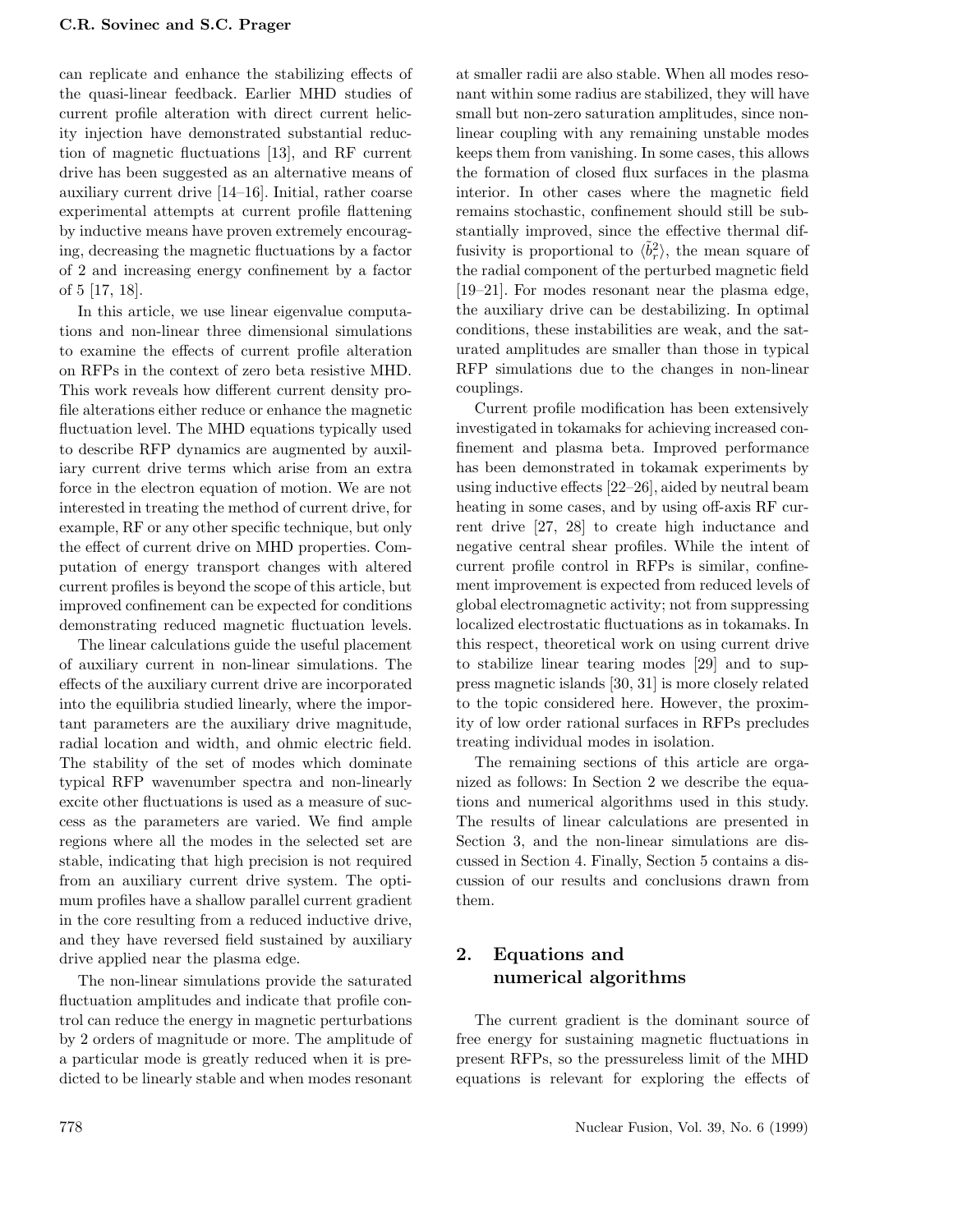current profile control. This set of equations includes a combined Ohm's–Faraday's equation and the centre of mass velocity equation. The important dimensionless parameters are the Lundquist number and the magnetic Prandtl number. These quantities are readily accessible when the equations are written in the dimensionless form,

$$
\frac{\partial \boldsymbol{B}}{\partial t} = -\nabla \times \boldsymbol{E} = \nabla \times (S\boldsymbol{V} \times \boldsymbol{B} - \eta \boldsymbol{J} + \boldsymbol{E}_a) \qquad (1)
$$

$$
\frac{\partial V}{\partial t} = -SV \cdot \nabla V + SJ \times B + \nu \nabla^2 V + F_a \qquad (2)
$$

where lengths are normalized by the minor radius a, magnetic induction by an approximate magnitude at  $r = 0$ ,  $B_0$ , time by the resistive diffusion time  $\tau_r = 4\pi a^2/c^2 \eta_0$  and velocity by the Alfvén speed,  $v_a = B_0/(4\pi\rho)^{1/2}$ . The mass density  $\rho$  is assumed to be fixed and uniform, and  $\eta$  in Eq. (1) is a dimensionless shape factor for electrical diffusivity. The important dimensionless parameters are then  $S = \tau_r/\tau_a$ (Lundquist number, where  $\tau_a = a/v_a$ ) and  $\nu$  (magnetic Prandtl number). For the simulations discussed later, we note that the electric field is normalized by cη<sub>0</sub> $B_0/4πa$ .

All computations use the straight, periodic cylinder approximation for the toroidal geometry of experiments. This is a common approximation for RFPs, since  $q < 1$  across the entire radius, i.e. there are no regions of stabilizing magnetic curvature [32].

Equations (1) and (2) contain the source terms  $E_a$  and  $F_a$ , which represent auxiliary current drive. They may be considered body forces on the electrons (from RF current drive after averaging over the wave period, for example), in which case  $E_a =$  $-F_a/(\Omega_i \tau_a)$  relates the normalized fields, where  $\Omega_i$ is the ion cyclotron frequency. The source is directed parallel to  $\langle \mathbf{B} \rangle$ , to control the  $\lambda \equiv \langle \mathbf{J} \rangle \cdot \langle \mathbf{B} \rangle / \langle \mathbf{B} \rangle^2$  or 'parallel current' profile. The effect on the momentum density is small, and in some cases we have dropped the source term from (2) while retaining it in (1). The shape of these source terms is parameterized with three quantities,  $E_a$ ,  $\sigma_a$  and  $r_a$  for a Gaussian distribution in radius,

$$
E_a(r) = E_a \exp\left[-\left(\frac{r - r_a}{\sigma_a}\right)^2\right].
$$
 (3)

This distribution allows a systematic approach for varying the magnitude, location and width of the auxiliary current drive. It also approximates the current drive profile expected from ray tracing computations of lower hybrid waves [15, 16].

The following subsections describe numerical details for the linear and non-linear computations.

## **2.1. Linear calculations**

To evaluate linear stability with respect to the current gradient, we employ asymptotic matching theory [33, 34] in pressureless conditions. Following standard procedure, we find eigenfunctions from the linear force-free condition,  $\langle J \rangle \times b + j \times \langle B \rangle = 0$ , with an ideal electric field in Faraday's law for the 'outer' regions. (Lower case indicates a perturbed quantity.) We also assume that  $\langle V \rangle \cong 0$ . These conditions can be reduced to a scalar relation for the perturbed quantity  $\psi \equiv r^{3/2} b_r/(m^2 + k^2 r^2)^{1/2}$  associated with a single Fourier component [35],

$$
\frac{d^2\psi}{dr^2} = \psi \left( \frac{m^2 + k^2r^2}{r^2} - \frac{m^4 + 10m^2k^2r^2 - 3k^4r^4}{4r^2(m^2 + k^2r^2)^2} - \lambda^2 + \frac{d\lambda}{dr} \frac{(m\langle B_z \rangle - kr\langle B_\theta \rangle)}{m\langle B_\theta \rangle + kr\langle B_z \rangle} - \frac{2\lambda mk}{m^2 + k^2r^2} \right)
$$
\n(4)

where  $\psi(r,\theta,z) \rightarrow \psi(r)e^{i(m\theta+kz)} + \text{c.c., and c.c.}$ denotes the complex conjugate of the previous term.

To determine the eigenfunction for a particular mode and a given equilibrium field, we numerically integrate Eq. (4) in the direction of increasing  $r$  across the distinct regions bounded by the axis, the wall and/or the resonance surfaces for the mode (where  $q = -m/kR$ , and R is the cylinder length divided by  $2\pi$ ). To find a sufficient number of linearly independent solutions, one integration is started from the left hand side of each region. At the axis, initial conditions for the integration are determined by regularity conditions, and at the resonance surfaces, it is convenient to start with a value of zero and unit slope. With the exception of the last region, integrations are extended across one resonance surface using Robinson's comparison equation [35]. This provides two linearly independent solutions (one new and one extended) in all but the first region.

When there is only one resonance surface for a mode, we label the solution starting from the axis  $\psi_0$  and label the solution starting from the resonance surface  $\psi_i$  (Fig. 1). The general solution between the resonance surface and the wall,  $\psi(r) = \psi_0(r) + C\psi_i(r)$ , satisfies the 'constant  $\psi$  approximation [33] as  $\psi_i = 0$  at the resonance surface  $(r = r_s)$ . A particular solution satisfies the boundary condition at the wall when  $C = -\psi_0(1)/\psi_i(1)$ . The eigenvalue is then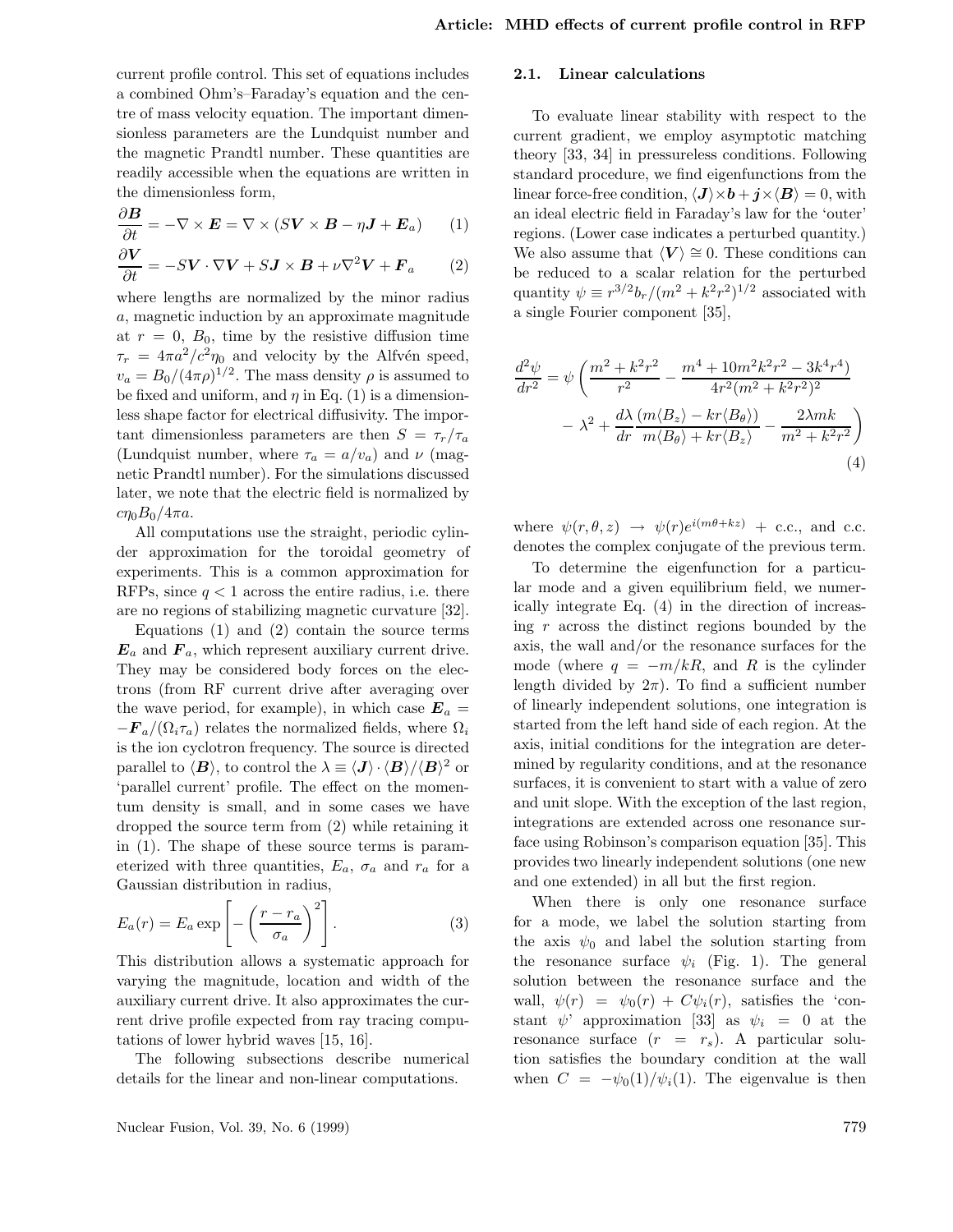

**Figure 1.** Solutions of Eq. (4) used to construct eigenfunctions for the paramagnetic equilibrium with  $E_z = 3.95$  and  $B_z(0) = 1$ . The four plots show solutions for the (azimuthal, axial) Fourier components indicated, and the vertical lines mark the locations of the resonance surfaces. The (1,−5) mode does not have a resonance, and though close to marginal,  $\psi_0(1) > 0$ , so it is ideally stable. The (1,–6) mode is ideally unstable, since  $\psi_i(1) < 0$ . (In the second region,  $\psi_0$  is not plotted for clarity.) For the  $(1,−7)$  mode,  $\psi_i(1) > 0$  and  $\psi_0(1)$  < 0, so it is ideally stable (close to marginal) and resistively unstable. The  $(1, -22)$  mode is stable.

$$
\Delta' \equiv \lim_{\varepsilon \to 0} \frac{\frac{d\psi}{dr}\Big|_{r_s + \varepsilon} - \frac{d\psi}{dr}\Big|_{r_s - \varepsilon}}{\psi|_{r_s}} \n= \frac{C}{\psi_0(r_s)} = -\frac{\psi_0(1)}{\psi_i(1)\psi_0(r_s)}
$$
\n(5)

since  $\psi_0$  does not contribute to the slope discontinuity at  $r_s$ ,<sup>1</sup> and  $\psi_i$  has unit slope just beyond  $r_s$ . The mode is unstable if  $\Delta' > 0$ , and a growth rate may be determined through a simple relation from the inner layer equations [33, 34]. Note that within the first region for each integration, the result is equivalent to Newcomb's 'small' solution [36, 37]. Thus, if it changes sign before crossing the first region, the configuration is ideally unstable and resistive stability is not computed. Figures  $1(a)$ – $(d)$  show examples of solutions for two ideally unstable modes, one resistively unstable mode, and one mode that is both ideally and resistively stable.

In our parameter studies, we have also encountered modes with two resonance surfaces, but none with three or more, and the resistive stability determination is a little more complicated for these cases. Here we apply the double tearing theory of Dewar and Persson [38]. Our computed outer region solutions are used to construct the  $\psi_{1-}$  and  $\psi_{2-}$  functions discussed in Section VII of Ref. [38], and stability is determined without Doppler shifts.

We have verified that our linear calculations reproduce published marginal stability results for ideal and resistive modes in the paramagnetic equilibrium model [35] and in the 'Bessel function model' [39].

 $<sup>1</sup>$  The extended solution contains the logarithmic disconti-</sup> nuity, which is removed from the numerical integration by the comparison equation [35].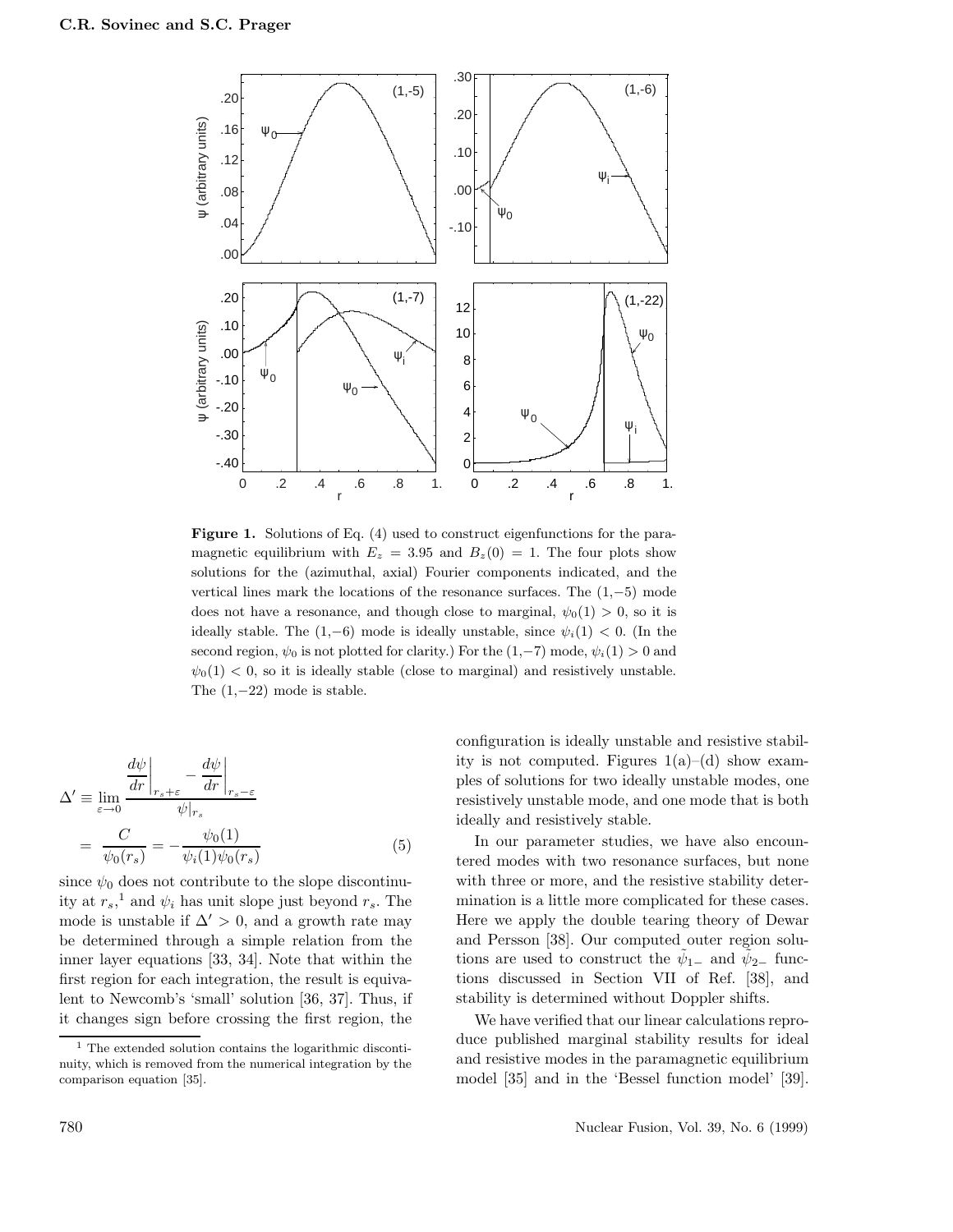The paramagnetic equilibrium [40] is particularly important, since it represents what would result if MHD fluctuations had no effect on the electric field in the resistive MHD Ohm's law. The parallel current profile for zero beta conditions is

$$
\lambda(r) = \frac{E_z \langle B_z(r) \rangle}{\eta(r) \langle B(r) \rangle^2}.
$$
\n(6)

The uniform axial electric field sustains current along the magnetic field against the effects of resistive dissipation.

#### **2.2. Non-linear simulations**

To solve Eqs (1) and (2) including quasi-linear and non-linear effects, we have used the three dimensional simulation code, DEBS [41]. It applies the 'leapfrog' method, with velocity staggered in time from the vector potential, to advance the solution in discrete time steps from a given set of initial conditions. The dissipative terms in (1) and (2) are treated implicitly, while all non-linear advective terms employ a predictor–corrector method. In addition, a semi-implicit operator is used in Eq. (2) to avoid time step restrictions that would otherwise arise if the ideal MHD terms were handled explicitly [41]. The spatial representation is pseudo-spectral for the two periodic co-ordinates: differential operators are treated in the Fourier representation, while nonlinear products are computed in configuration space. An efficient fast Fourier transform (FFT) routine is used to transform from one representation to the other. In the radial direction, a discrete representation is used, and radial derivatives are approximated by finite differences on a suitably staggered grid.

The normalized resistivity in Eq. (1) is considered a function of radius only. It has the form

$$
\eta(r) = (1 + c_1 r^{c_2})^{c_3} \tag{7}
$$

and the simulations discussed in Section 4 have the constants set to  $(c_1 = 9, c_2 = 30, c_3 = 2)$ . This generates a profile that is uniform across most of the radial domain to isolate the MHD activity from resistivity gradient effects, as in Refs [8–13]. However,  $\eta$  rises sharply near the wall to approximate the suppression of current due to impurities and cold hydrogen. The isotropic viscosity in Eq. (2) is not intended as an accurate model for the anisotropic physical viscosity, but it is important for the numerical algorithm. We have used  $\nu = 1$  in the simulations, and the resulting dissipation is typically small in comparison with the resistive dissipation associated with current density fluctuations.

For non-linear simulations, there are practical limitations on S and on the number of Fourier components that can be included. As S is increased, radial scale lengths decrease, requiring more computational mesh points. We have found that 125 mesh points provide good resolution for  $S = 10^4$  simulations, and this level of refinement does not require an excessive amount of computer time. Although this value of S is about 2 orders of magnitude below present day RFP experiments, resistive tearing and the dominant nonlinear couplings are not impeded by dissipation. The number of Fourier components included in a simulation also affects the computation time. We typically use  $0 \le m \le 2$  and  $-42 \le n \le 42$   $(n = kR)$ , which is sufficient resolution for cases with  $R/a = 3$ .

All non-linear simulations are started from an unstable paramagnetic equilibrium with small perturbations in the vector potential. There is a brief period of linear growth followed by quasi-linear and non-linear saturation. Non-linear interactions preclude a true steady state, but transients are small as modes exchange energy. (See Ref. [11] for a detailed description of the MHD activity in RFP simulations.) After saturation, we apply an increasing amount of auxiliary drive over a period of approximately  $0.1\tau_r$  to gradually change the parallel current profile. The auxiliary drive is then held steady to give the fluctuations time to adjust to the new conditions. Reported results are averaged for at least  $0.15\tau_r$  (many times the minor radius divided by the tearing growth rate) after the transients have settled out, since some degree of temporal fluctuation often remains.

## **3. Linear calculations**

Here we ask what auxiliary current profiles stabilize the tearing modes resonant in the plasma core, with the expectation that any remaining fluctuations do not appreciably influence the magnetic configuration. The equilibria we examine satisfy the mean field Ohm's law, including the effect of the auxiliary current drive. The parallel current profile is described by

$$
\lambda(r) = \frac{\langle E_z \rangle \langle B_z(r) \rangle}{\eta(r) \langle B(r) \rangle^2} + \frac{\langle E_a(r) \rangle}{\eta(r) \langle B(r) \rangle} \tag{8}
$$

which is similar to Eq.  $(6)$ ; however, equilibria satisfying Eq. (8) may exhibit field reversal.<sup>2</sup> For a

<sup>2</sup> Since the auxiliary drive term represents an average of non-symmetric perturbations or effects not considered by MHD, Cowling's theorem [42] is not applicable.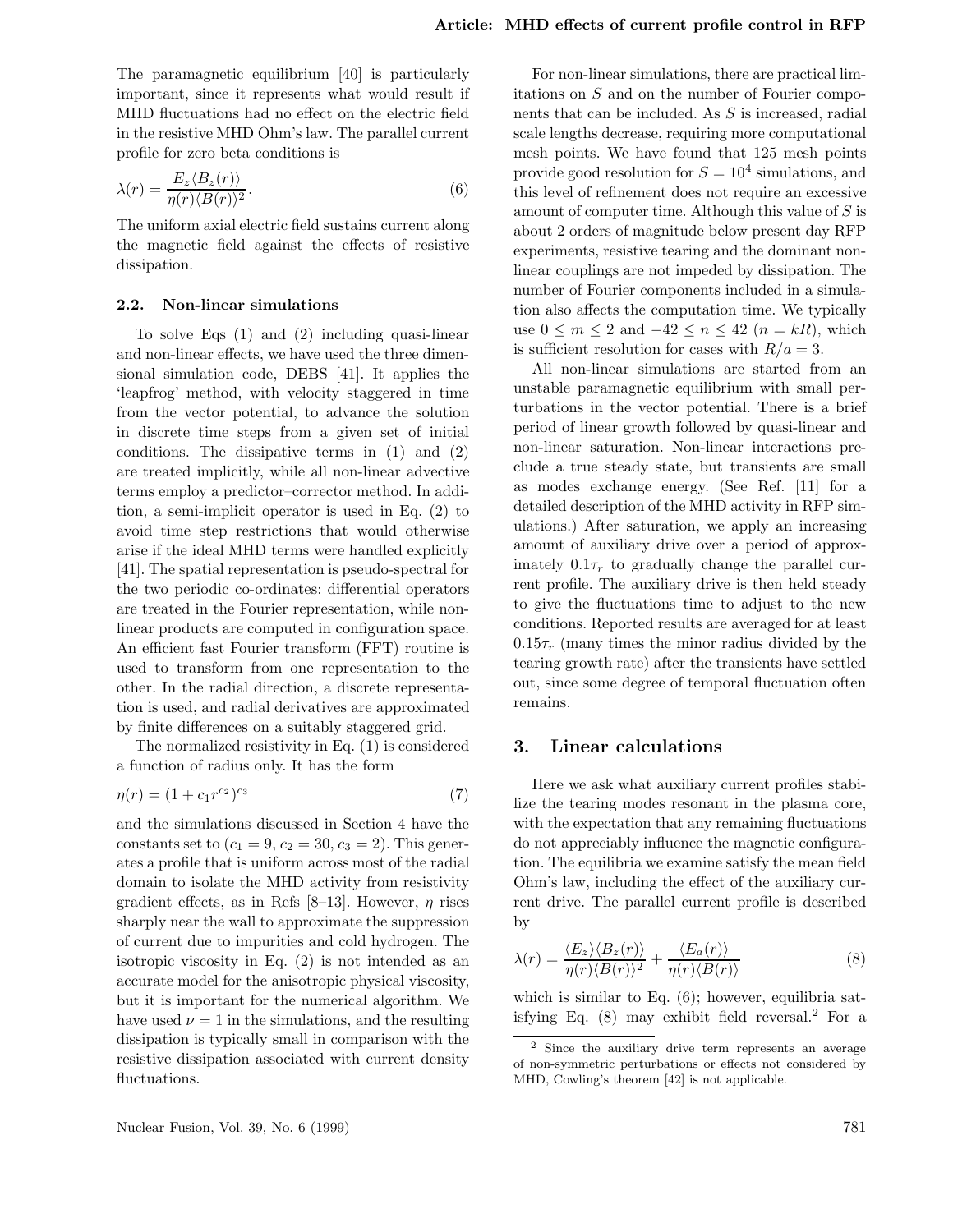

**Figure 2.** Comparisons of (a) parallel current profiles and (b)  $\psi_0$  solutions for the (1,–7) mode of Fig. 1 with and without auxiliary current applied at  $r = 0.6$ . The resonance surface does not move in this case, and its location is shown as the vertical line in (b). The mode is stabilized by the auxiliary drive, since  $\psi_0$  changes sign at the wall and  $\psi_i$  remains positive. Large distortions of the parallel current profile, such as the region of  $\lambda < 0$  in this example, can be avoided; see Section 4.2.

given resistivity profile and axial flux Φ, the equilibrium is completely determined by the axial electric field and auxiliary current drive profile. The equilibria we study are realistic in that the corresponding auxiliary drive profiles are local in radius with the simple Gaussian shape of Eq.  $(3)$ , consistent with expectations for an RF current drive system [15, 16], for example. Previous linear studies found equilibria stable to all current gradient driven modes [35, 43]. Though interesting, these equilibria may require global auxiliary drive to satisfy (8) with realistic resistivity profiles, which would be impractical for an experiment.

The localized auxiliary drive stabilizes a current gradient driven mode by flattening the  $\lambda$  profile in the region where the mode is sensitive to  $d\lambda/dr$ . For

resonant modes, the region of greatest sensitivity is near the resonant surface. As an example, consider the  $\psi$  solutions for the  $m = 1$ ,  $n = -7$  mode in Fig. 1, which indicates  $\Delta' > 0$  according to Eq. (5). When auxiliary drive is applied at  $r = 0.6$ , the  $\lambda$  profile is flattened near the resonant surface, and the mode is stabilized (Fig. 2). The region where the  $\lambda$  gradient is negative still bends the solution towards 0. However, the bend is closer to the wall, and the denominator of the destabilizing term (the fourth term in Eq.  $(4)$ ) is larger, so the mode is less sensitive to the displaced gradient.

An important result from the parameter study concerns the treatment of the axial electric field. With auxiliary drive at a fixed location, an adjustment of  $E<sub>z</sub>$  can relocate a mode resonant surface to improve stability. If the resonant surface is at a radius which is too small to benefit from the auxiliary drive, decreasing  $E_z$  (with  $\Phi$  fixed) increases the monotonically decreasing safety factor and moves the resonance outward. Conversely, an increase of  $E<sub>z</sub>$  can improve stability for a mode resonant at too large a radius. We therefore consider a range of  $E<sub>z</sub>$  in addition to a range of  $E_a$  for each auxiliary current position and width. With  $r_a = 0.7$  and  $\sigma_a = 0.15$ , the stable regions for  $m = 1, -8 \le n \le -5$  are displayed in Fig. 3. The  $n = -5$  mode is not resonant in the upper left hand part of the investigated parameter space, but the other modes display a band of stability. Within a band, there is favourable alignment for the mode resonant surface and the auxiliary drive. Fortunately, the stable regions for individual modes overlap, so it is possible to find configurations where many are stable.

To assess the significance of  $r_a$ ,  $\sigma_a$  and the resistivity profile, we determine the boundary of the stable region in  $E_a-E_z$  space for all modes in a set, while varying the auxiliary drive and resistivity shaping parameters. We choose to consider the set  $m = 1$ ,  $-9 \leq n \leq -3$ , which includes the  $m = 1$  modes that are normally resonant in the plasma core for  $R/a = 3$ . The stability diagram shown by Fig. 4 shows that as  $r_a$  is increased from 0.65 to 0.8, the stable region for the set drops to smaller values of  $E_z$ . Decreasing  $E_z$  maintains alignment between the flattened region of  $\lambda$  and the resonance surfaces of the modes in the set, as the auxiliary drive is moved outwards.

When the width of the auxiliary drive is increased, two effects are observed. First, the stable region is wider (Fig. 5). The auxiliary drive increases the parallel current over a larger fraction of the minor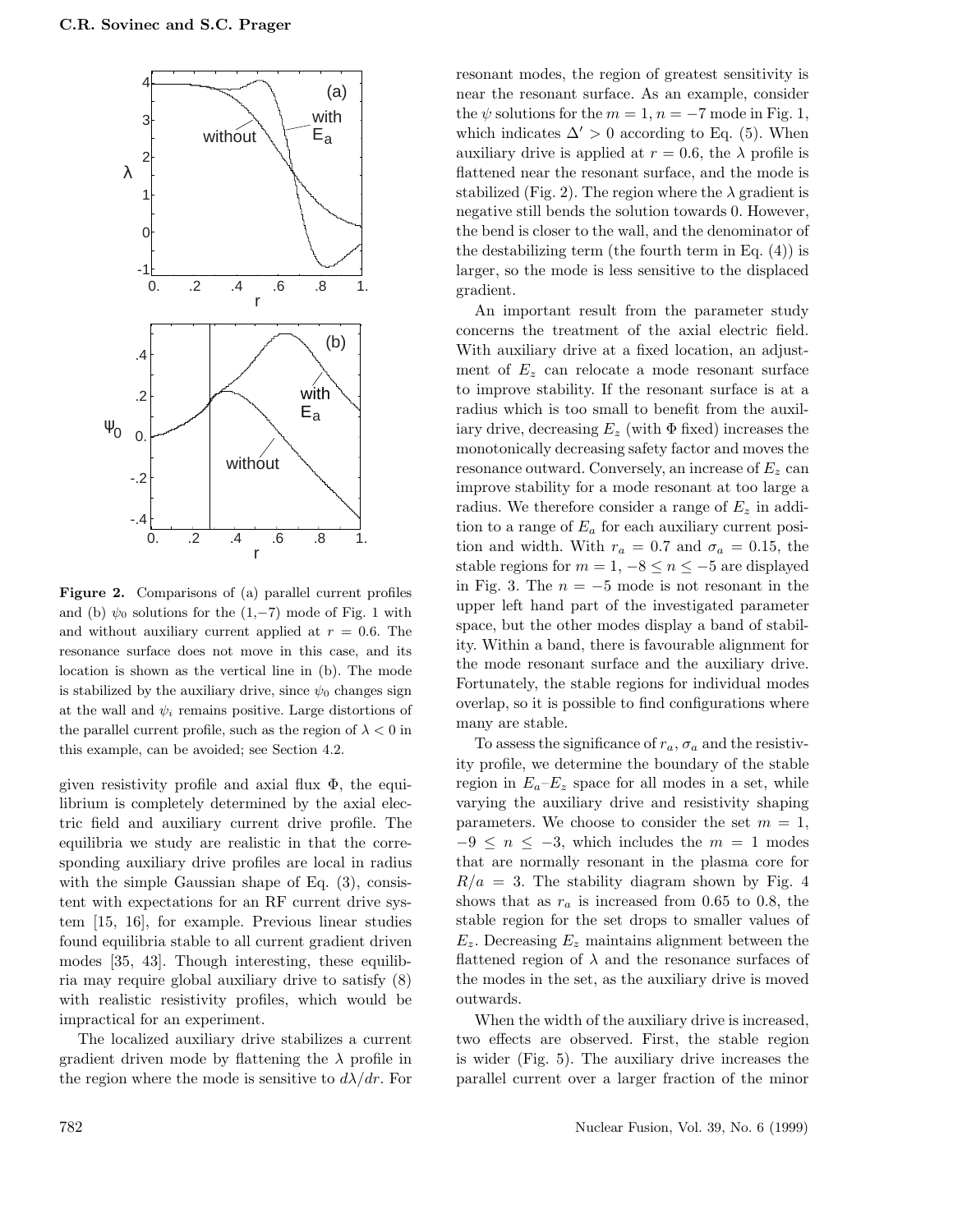

**Figure 3.** Regions of stability in the auxiliary drive/axial drive parameter space for the modes with the indicated  $(m, n)$  Fourier components. The auxiliary drive location and width are  $r_a = 0.7$  and  $\sigma_a = 0.15$ , respectively, and the axial flux is  $\Phi = 0.67$ . The resistivity profile is  $\eta(r) = (1+9r^{30})^2$ . The axes are in the normalized electric field units of Eq. (1), where  $E = 4\pi a E_{cgs}/c\eta_0 B_0$ .

radius, so the matching of  $E_a$  and  $E_z$  values to provide stability is less sensitive. Second, the open end of the stable region is tilted to larger values of  $E_z$ as  $\sigma_a$  is increased. With the net axial flux held fixed, increasing  $\sigma_a$  increases parallel current and magnetic shear in the vicinity of  $r_a$ . For  $r < r_a$ , the safety factor increases, while for  $r>r_a$ , it decreases. Increasing  $E_z$  tends to offset the change in q within  $r_a$ , which maintains the alignment between  $r_a$  and the resonant surfaces. While a lack of extreme sensitivity is expected to be important in experiments, large amounts of inductive electric field are not desirable. This can be avoided by choosing parameters near the tip of the stable region.

We have also examined the influence of the resistivity profile. When the resistivity profile is broad (large values of  $c_2$  in the resistivity shape function, Eq. (7)), the stable region lies at relatively small values of  $E_a$  as shown in Fig. 6. This is attributed to the

relatively small resistivity local to  $r_a$ , where inducing the same current density requires less driving force. The stable region also extends to smaller values of  $E_z$ . Less axial drive is needed to obtain the current, and hence shear, required to place all the resonance surfaces of modes in the set within  $r_a$ . Of greatest importance is that the stable region remains broad as the resistivity profile is changed, since this is likely to occur in an experiment when auxiliary current drive is added and energy confinement improves.

Computation of linear stability for modes outside the core resonant set have been carried out for equilibria that correspond to the specific conditions used in the non-linear simulations. In general, the equilibria with auxiliary drive tend to be unstable for  $m = 0$  modes and for some  $m = 1$  modes with  $|n|$ values larger than those in the core resonant set. For these cases, the localized auxiliary drive sustains field reversal just outside  $r_a$ . This enhances  $d\lambda/dr$  at the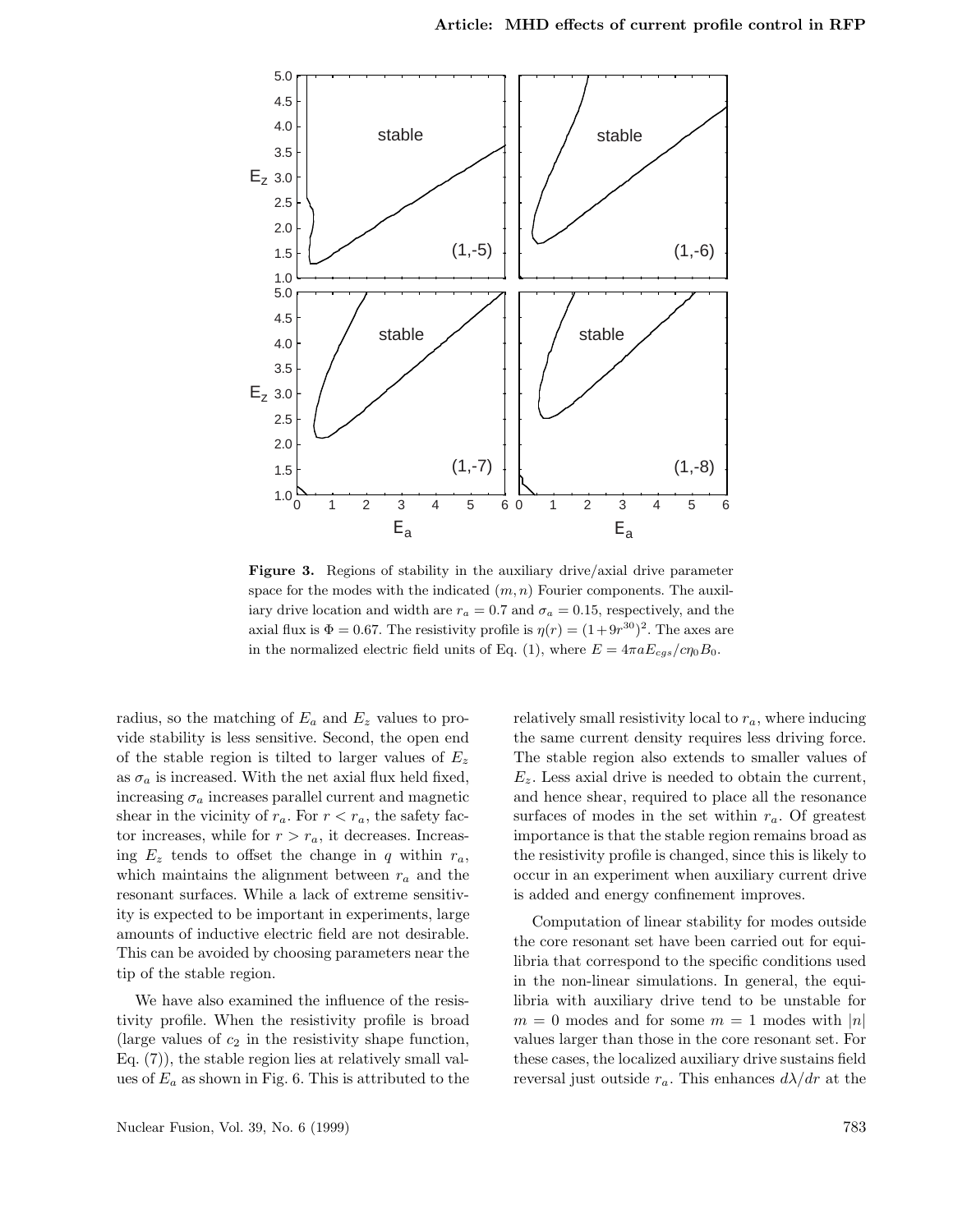

**Figure 4.** Regions of stability for the entire  $m = 1$ ,  $-9 \le n \le -3$  set with  $\sigma_a = 0.15$  and  $r_a$  at the indicated values. For all curves  $\Phi = 0.67$  and  $\eta(r) = (1 + 9r^{30})^2$ .



**Figure 5.** Regions of stability for the entire  $m = 1$ ,  $-9 \le n \le -3$  set with  $r_a = 0.8$  and  $\sigma_a$  at the indicated values. For all curves  $\Phi = 0.67$  and  $\eta(r) = (1 + 9r^{30})^2$ .

reversal surface for the mean axial field, where  $q = 0$ and all  $m = 0$  modes are resonant. The consequences of driving modes resonant outside  $r_a$  unstable are discussed in the next section.



**Figure 6.** Regions of stability for the entire  $m = 1$ ,  $-9 \le n \le -3$  set with  $r_a = 0.7$ ,  $\sigma_a = 0.15$ , and with the resistivity profiles varied such that  $c_2$  has the indicated values, where  $\eta(r) = 1+31r^{c_2}$ . For both curves  $\Phi = 0.67$ .

### **4. Non-linear simulations**

In this section we examine a series of non-linear simulations where auxiliary current drive is applied with various parameters. We compare the saturation amplitudes of the fluctuations with those of a typical case without auxiliary current drive. The zero beta conditions serve to isolate the current gradient driven MHD activity from the complications of pressure gradient driven activity and energy transport, in addition to simplifying the simulations. The merits of performing the linear calculations of the previous section are verified, as non-linear simulations with greatly reduced fluctuation levels are found in the region where the core resonant modes are stable. However, the auxiliary drive increases the saturation amplitude of the  $m = 0$  modes in some cases, and this places further restrictions on the acceptable region of parameter space.

The investigation is divided into three parts. First, in Section 4.1, we compare two RFP simulations, one with and one without auxiliary drive, where the former is selected to demonstrate a significantly reduced magnetic fluctuation level. Second, in Section 4.2, we compare four simulations with the auxiliary drive applied at the same radius and with the same width, but with varied magnitudes and axial electric fields. This comparison demonstrates the ill effects of using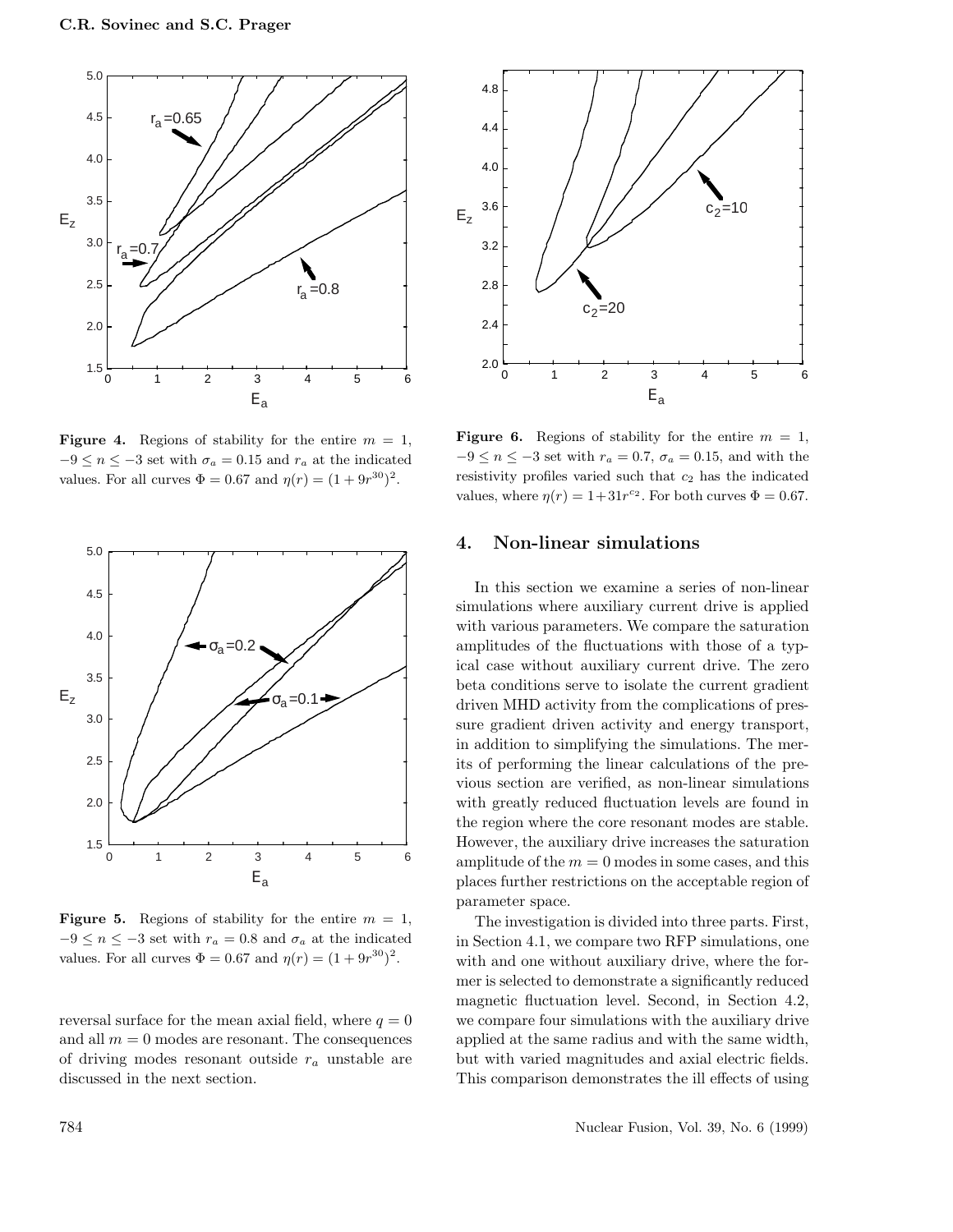|  | <b>Table 1.</b> Input parameters and resulting current and magnetic fluctuation levels for non-linear simulations |  |  |  |  |  |  |
|--|-------------------------------------------------------------------------------------------------------------------|--|--|--|--|--|--|
|--|-------------------------------------------------------------------------------------------------------------------|--|--|--|--|--|--|

| Case          | $r_a$ | $\sigma_a$ | $E_a$    | $E_z$ | $\Theta$ | $\,F$    | $RMS(b)^a$           |                      |                      | $m = 0$ energy <sup>b</sup> $m > 0$ energy <sup>b</sup> Auxiliary power $(\%)$ |
|---------------|-------|------------|----------|-------|----------|----------|----------------------|----------------------|----------------------|--------------------------------------------------------------------------------|
| A             |       |            | $\Omega$ | 3.8   | 1.58     | $-0.086$ | $3.8 \times 10^{-2}$ | $1.2 \times 10^{-2}$ | $3.1 \times 10^{-2}$ |                                                                                |
| B             | 0.8   | 0.1        | 1.0      | 2.1   | 1.44     | $-0.090$ | $5.6 \times 10^{-3}$ | $6.5 \times 10^{-6}$ | $9.2 \times 10^{-4}$ | 17                                                                             |
| $\mathcal{C}$ | 0.8   | 0.1        | 2.8      | 3.8   | 1.76     | $-0.66$  | $4.6 \times 10^{-2}$ | $6.0 \times 10^{-2}$ | $1.6 \times 10^{-3}$ | 24                                                                             |
| $D^{\rm c}$   | 0.8   | 0.1        | 2.8      | 3.0   | 1.64     | $-0.60$  | $4.1 \times 10^{-2}$ | $5.0 \times 10^{-2}$ | $3.2 \times 10^{-6}$ | 31                                                                             |
| E             | 0.8   | 0.1        | 2.8      | 2.1   | 1.51     | $-0.52$  | $3.3 \times 10^{-2}$ | $3.2 \times 10^{-2}$ | $7.8 \times 10^{-4}$ | 43                                                                             |
| $\mathbf{F}$  | 0.65  | 0.1        | 2.8      | 3.8   | 1.90     | $-0.52$  | $2.4 \times 10^{-2}$ | $1.4 \times 10^{-2}$ | $2.9 \times 10^{-3}$ | 25                                                                             |
| G             | 0.65  | 0.1        | 1.5      | 3.4   | 1.71     | $-0.16$  | $2.0 \times 10^{-2}$ | $4.0 \times 10^{-3}$ | $7.4 \times 10^{-3}$ | 17                                                                             |
| H             | 0.8   | 0.2        | 1.2      | 3.0   | 1.67     | $-0.40$  | $1.2 \times 10^{-2}$ | $4.4 \times 10^{-3}$ | $5.5 \times 10^{-8}$ | 21                                                                             |
| $\mathbf{I}$  | 0.8   | $0.2\,$    | 0.75     | 2.1   | 1.46     | $-0.12$  | $5 \times 10^{-7}$   | $4 \times 10^{-15}$  | $8 \times 10^{-12}$  | 19                                                                             |

<sup>a</sup> The quantity  $RMS(b)$  is defined as  $\overline{\phantom{a}}$  $dx|b|^2/\left|dx\right|$  $\mathcal{L}(\boldsymbol{x})$ , where b excludes the  $(m = 0, n = 0)$  Fourier component, and the bar indicates a temporal average.

<sup>b</sup> The magnetic fluctuation energy associated with a group of poloidal modes is  $\frac{d}{n} x \partial x b_{m,n} b_{m,n}^*$ , where the summation is over  $1 \le n \le 42$  for  $m = 0$  and  $-42 \le n \le 42$  for  $m > 0$ .<br><sup>c</sup> The  $m > 0$  fluctuations for case D are small and decaying over the time when these results are averaged.



**Figure 7.** Comparison of magnetic energy spectra in the  $m = 1$  Fourier components for cases A and B in Table 1. The magnetic energy in a Fourier component is  $E_{m,n} = \int d\mathbf{x} \mathbf{b}_{m,n} \cdot \mathbf{b}_{m,n}^*$ , and the results are averaged over  $0.15\tau_r$ .

parameters outside the stable region for the core resonant modes, and it indicates how to avoid an increase in the  $m = 0$  activity. Third, in Section 4.3, the auxiliary drive radius and width parameters are discussed with respect to the linear and non-linear activity of modes outside the core resonant group examined in Section 3. These simulations show the benefits of large  $r_a$  and  $\sigma_a$  values.

#### **4.1. Fluctuation reduction**

An exemplary application of auxiliary drive is represented by case B in Table 1, which may be compared with the typical RFP simulation, case A. The auxiliary drive in B is applied at 80% of the wall radius with a width of 10%, plausible parameters for an RF current drive system [15]. The results show an 85% reduction in the RMS perturbed magnetic field or equivalently a 98% reduction in the magnetic fluctuation energy. These results are achieved through a moderate value of  $E_a$  in combination with a significantly reduced value of  $E_z$ . The configuration has nearly the same degree of reversal as case A, measured by the parameter  $F \equiv \pi \langle B_z(r = 1) \rangle / \Phi$ , and only 10% less axial current, indicated by the pinch parameter,  $\Theta \equiv \pi \langle B_\theta(r=1) \rangle / \Phi$ . In the MHD power balance, 17% of the total input power comes from the auxiliary drive.

The auxiliary drive parameter set for case B is near the tip of the stable region for the core resonant modes plotted in Fig. 4 for  $r_a = 0.8$ . (The resistivity profile and axial flux used in the linear calculations match those of the non-linear simulations.) This makes the normally dominant modes linearly stable, and the non-linear fluctuation spectrum is dramatically altered. Figure 7 shows that the auxiliary drive has essentially eliminated all  $m = 1$ Fourier components with  $n > -10$ . There remains a small amount of energy in these fluctuations due to non-linear coupling from unstable modes. In this case, the fluctuations are reduced enough to allow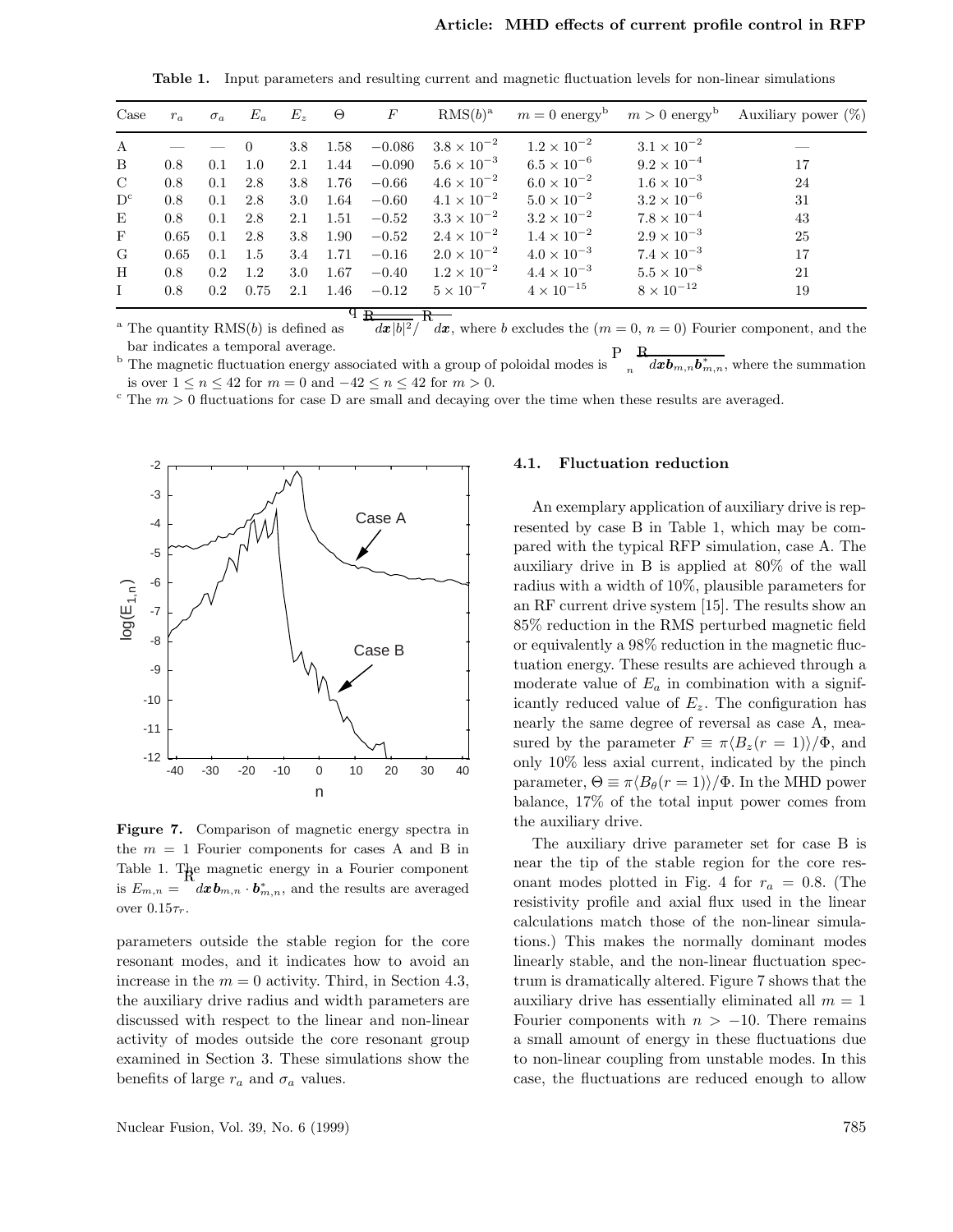

**Figure 8.** Poincaré surfaces of section for the  $\theta = 0$  plane for (a) case A in Table 1 and (b) case B. The profile modification in case B leads to closed magnetic flux surfaces in the core, whereas the original RFP has a stochastic field everywhere. These Poincaré plots are generated from DEBS output with the TUBE code written by A.A. Mirin and D.A. Martin.

the formation of closed flux surfaces out to  $r = 0.7$ (Fig. 8).

Comparing the location of the current gradient in the two cases, we observe that applying the auxiliary drive and reducing the axial field moves the gradient outward (Figs  $9(a, b)$ ). While this is stabilizing for  $m = 1$  modes, it is destabilizing for  $m = 0$ modes. The current profile from Eq. (8) with the same parameters as in case B is linearly unstable for the  $m = 0, 1 \le n \le 61$  modes. In this case, the instability is weak, and the saturation amplitude of these modes in the non-linear simulation (with  $\nu = 1$ ) is smaller than it is in case A. Without auxiliary drive, the  $m = 0$  fluctuations are primarily sustained by non-linear coupling with the robustly unstable core resonant  $m = 1$  modes [11]. Simulation B demonstrates that when auxiliary drive is successful, the reduced non-linear coupling into the  $m = 0$  modes is more important for the saturation amplitudes than the linear destabilization.

Another observation from Fig. 9 is that the current profile from case B is nearly identical to that from Eq. (8) using the same parameters. The residual MHD activity is weak and therefore has little quasi-linear feedback on the  $m = 0$ ,  $n = 0$  fields. This contrasts with case A, where there is a large discrepancy between the paramagnetic equilibrium and the sustained RFP. In case B the auxiliary drive maintains the reversed field against resistive diffusion and effectively supplants the MHD dynamo.

In addition, a larger fraction of axial electric field drives mean current in the core, as opposed to driving fluctuations, so the axial current is nearly the same as that in case A despite the large reduction of  $E_z$ .

#### **4.2. Varying the magnitudes of** *E*<sup>z</sup> **and** *E*<sup>a</sup>

Among simulations with the same auxiliary drive radius and width but at different positions in the  $E_a-E_z$  parameter space, we observe significantly different saturated fluctuation amplitudes. Cases B to E in Table 1 have  $r_a = 0.8$  and  $\sigma_a = 0.1$ . Cases C to E also have  $E_a = 2.8$ , but the different  $E_z$  values place D within the stable region for the core resonant modes in Fig. 4, with C above and E below. The resulting  $m > 0$  energy in all three of these simulations is reduced from that of case A, and in case D it is essentially eliminated. In case C the  $n = -7$  mode has the largest saturation amplitude of the  $m = 1$ fluctuations, while the  $n = -10$  mode is the largest in case E. Consistent with the discussion in Section 3, case C has  $E<sub>z</sub>$  too large for all core resonant modes to benefit from the auxiliary drive at  $r_a = 0.8$ . In contrast, the larger  $|n|$  modes in case E reside in the vicinity of a distortion in  $\lambda$  created by the auxiliary drive, which is relatively large for the small value of  $E_z$ .

The drawback of the parameters used in cases C to E is the resulting  $m = 0$  activity, which is larger than that in case A. For a given amount of axial flux,  $E_a = 2.8$  is excessive, and it creates a gross distortion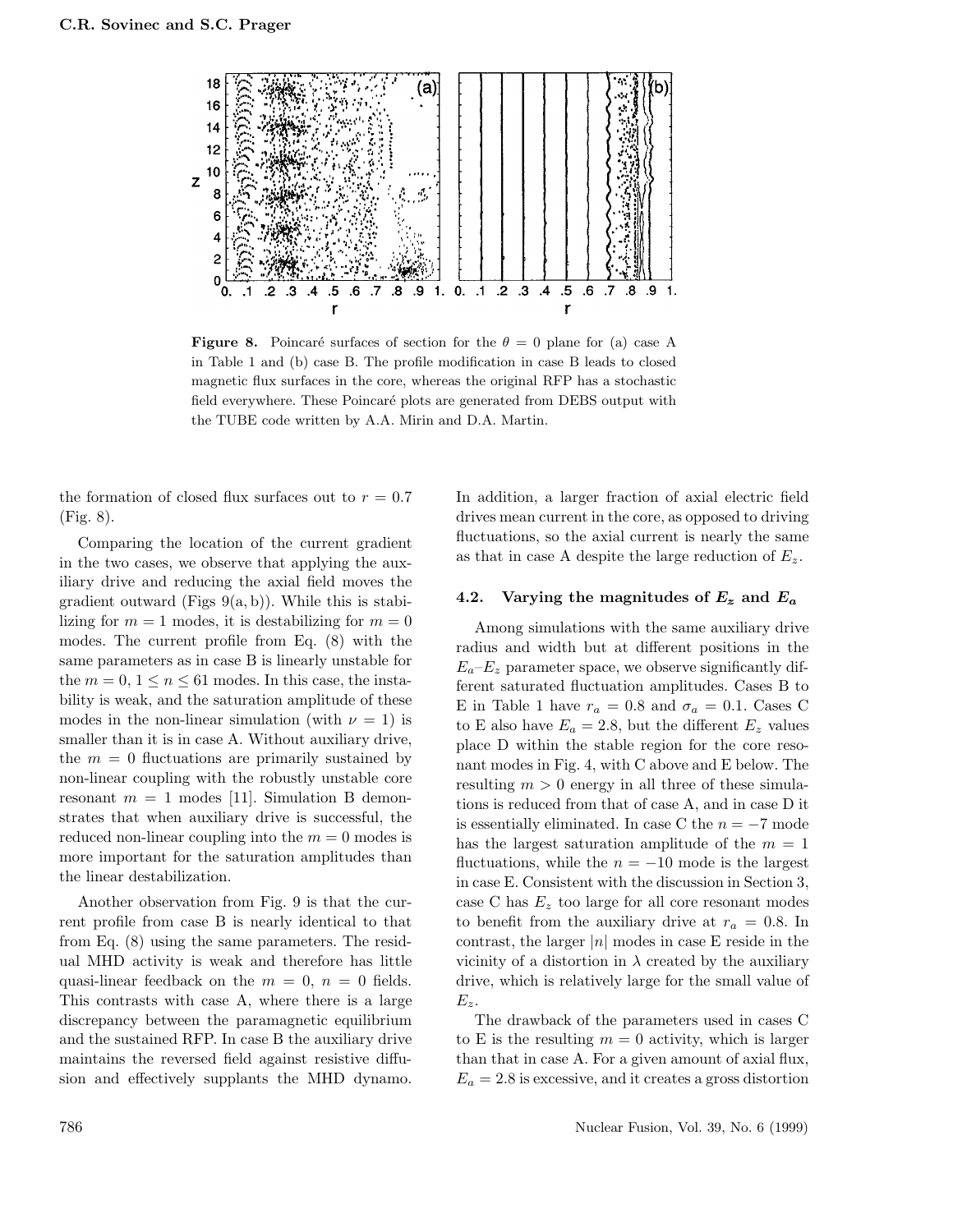

Figure 9. Comparison of the time averaged parallel current from the nonlinear simulations indicated and the profiles represented by Eq. (8) with the same parameters. Discrepancies result from MHD activity, which is not considered in the derivation of profile (8).

of the  $\lambda$  profiles computed with Eq. (8). The gradients are destabilizing, and the resulting fluctuations in the non-linear simulations are effective at removing most of the distortion, see Figs  $9(c, d)$ . A significant fraction of the auxiliary power goes directly to the fluctuations instead of to the mean current, and since the  $m = 0$  fluctuations are resonant near the distortion, they receive much of this power. In case B the distortion is much less pronounced (Fig. 9(b)), so the  $m = 0$  fluctuations are not strongly excited.

The conditions most beneficial for reducing magnetic saturation amplitudes are those near the tip of the stable region of the linear calculations. These conditions apply a minimal amount of auxiliary drive, and hence a small current profile distortion near the reversal surface, while stabilizing the interior modes. That the reversal parameter in case B is similar to that in A is not a coincidence. The auxiliary drive and axial field are tuned to essentially replace the MHD dynamo without driving extra reversal.

## **4.3. Auxiliary drive radius and width parameters**

When the auxiliary drive is applied at different radii, the fluctuation spectra reflect the proximity of the different mode resonant surfaces to  $r_a$ . Case F in Table 1 has the same values of  $E_a$  and  $E_z$  as case C, but  $r_a = 0.65$ . Referring again to Fig. 4, the parameters for F place it slightly below the stable region for the selected core resonant set. Its value of  $E_a$ creates too much parallel current at  $r_a$ , driving the large  $|n|$  modes in the set unstable. The auxiliary drive is, nonetheless, sufficient to reduce the  $m > 0$ energy in the non-linear simulation by more than an order of magnitude (like case C) from the standard RFP case. An undesirable feature of applying the auxiliary drive at small radii is the degree of  $m = 1$ energy cascading to large |n| through  $m = 0$  components (Fig.  $10(a)$ ). Comparison with Fig. 7 indicates that this always happens to some extent; it is an important saturation mechanism in RFPs [10, 11]. However, the cascade is essentially driven by the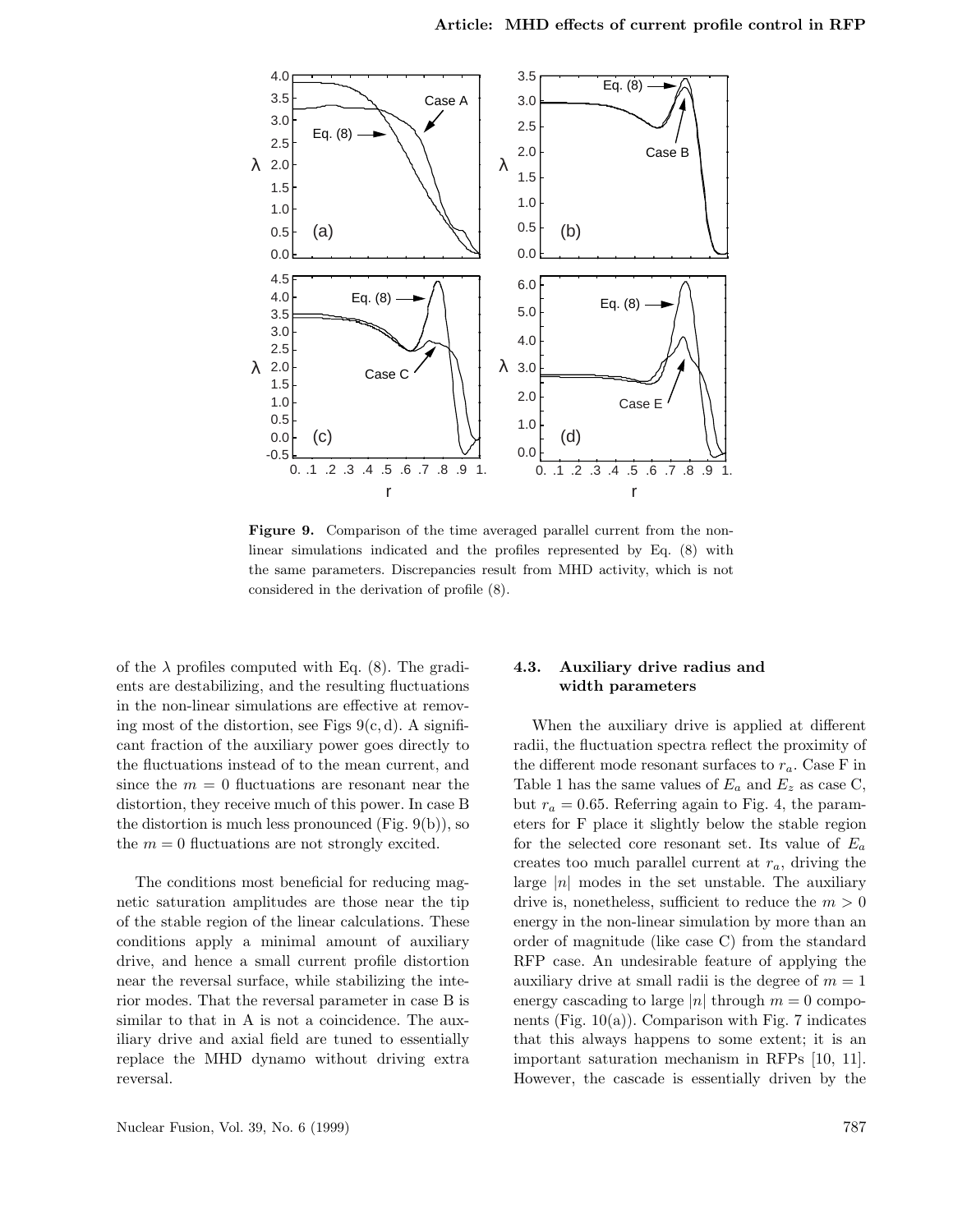

**Figure 10.** Results from simulation F in Table 1 with  $r_a = 0.65$ : (a) the time averaged  $m = 1$  magnetic energy spectrum and (b) the time averaged parallel current profile, compared with the solution of Eq. (8) with similar parameters.

auxiliary current in case F, indicated by the discrepancy between the resulting parallel current and the solution to Eq. (8) shown in Fig. 10(b). The cascade starts from fluctuations resonant in the distortion, and since the conducting wall is further from the distortion, the excited fluctuations tend to be more unstable. This leaves a larger fraction of the radius, and a much larger fraction of the plasma volume, subject to stochastic magnetic field (Fig. 11).

The  $m = 0$  fluctuation energy in case F is comparable to that in case A, less than in cases C–E. Having  $r_a$  inside the reversal surface makes the  $m = 0$ modes less susceptible to destabilization. Reducing  $E_a$  and  $E_z$  to the parameters of case G in Table 1 places the configuration near the tip of the core resonant stable region in Fig. 4, and this reduces the  $m = 0$  activity. However, the  $m = 1$  mode cascading from  $n = -10$  (beyond the range considered in the stability diagrams) is enhanced over that in case F. Since significant  $m = 1$  activity seems unavoidable at



**Figure 11.** Poincaré surface of section for the  $\theta = 0$ plane for case F in Table 1. The auxiliary drive is applied at a smaller radius than in case B, and a larger fraction of the plasma volume remains subject to stochastic magnetic field.

small  $r_a$ , applying the auxiliary drive at larger radii is preferable.

Increasing the auxiliary drive width allows smaller values of  $E_a$  for the same  $E_z$ , due to the tilt in the core resonant stable region shown in Fig. 5. This helps prevent an increase in the  $m = 0$  activity when the auxiliary drive is applied. Case H has  $r_a = 0.8$ and the same axial electric field as case D, but  $E_a$  is reduced to centre its position in the stable region for the larger auxiliary drive width,  $\sigma_a = 0.2$ , shown in Fig. 5. This produces very little  $m > 0$  activity, and the  $m = 0$  activity is less than that in case A. When  $E_a$  and  $E_z$  are reduced to the conditions near the tip of the stable region, as in case I, all magnetic fluctuations are essentially eliminated in the non-linear simulation.

The final observations concern the fraction of input power required of the auxiliary current drive system. The only simulations requiring less than 20% auxiliary drive (cases B, G and I) are those near the tips of the stable regions in Figs 4 and 5 for the respective values of  $r_a$  and  $\sigma_a$ . These configurations represent the smallest possible ohmic drive, in addition to the smallest possible auxiliary drive, for achieving stable core resonant modes. Since ohmic drive produces magnetic shear and a destabilizing current gradient in the core, it follows that cases with small ohmic drive are more easily improved. Furthermore, relaxing the auxiliary drive requirements leads to less distortion of the profile, hence less excitation of  $m = 0$  modes and  $m = 1$  modes resonant near the reversal surface, avoiding the situation where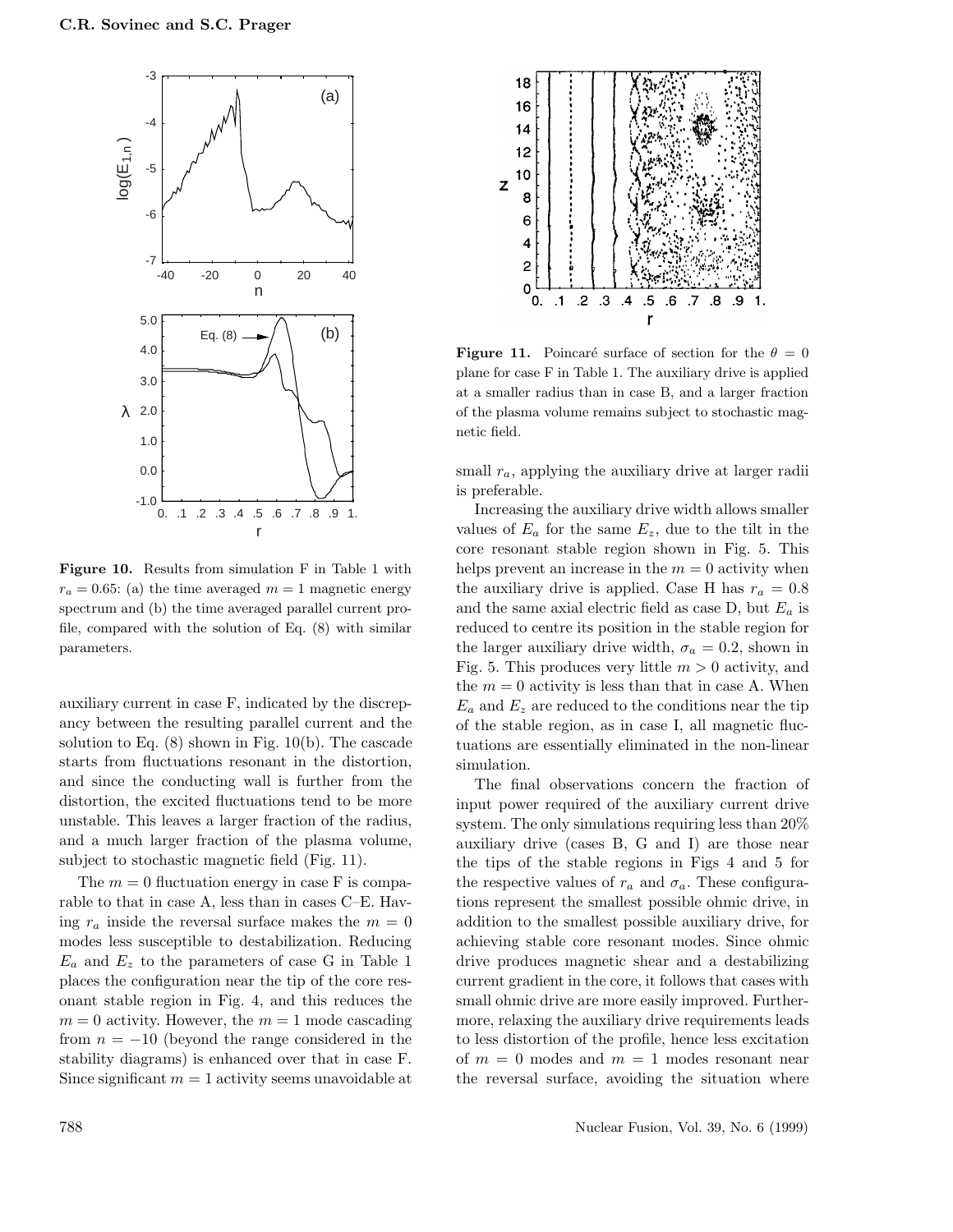auxiliary power drives fluctuations instead of mean current. Thus, configurations near the tips of the stable regions for the core resonant modes also have the lowest residual fluctuation levels.

## **5. Discussion and conclusions**

The non-linear results of Section 4 demonstrate that auxiliary current drive with a realistic distribution can significantly improve the RFP configuration. The MHD dynamo is supplanted by the auxiliary drive, and the axial electric field is reduced to produce a current profile which has a core like that of a stable paramagnetic pinch. This suppresses the most destructive magnetic fluctuations, leading to an interior of closed flux surfaces under the best conditions. However, we have observed that the auxiliary drive must be applied with care. Excessive auxiliary power or current driven too far from the plasma edge sustains fluctuations over a large fraction of the plasma volume. Since auxiliary current drive (RF, DC helicity injection, etc.) is likely to have lower efficiency and greater complexity than ohmic power, it is fortunate that the smallest fluctuation levels result when the auxiliary power represents less than 20% of the total input power in the MHD simulations.

Sustaining some degree of magnetic field reversal is important to permit coupling between stable and unstable  $m = 1$  modes through resonant  $m = 0$ fluctuations [11]; it provides an important saturation mechanism and helps prevent disruptive excursions. Simulations with low fluctuation levels show that the reversal is sustained by the auxiliary drive. This diminishes the self-organizing aspect of MHD fluctuations in the final configuration, which is otherwise considered an inherent part of the RFP. However, self-organization can still play an important role. In practice, achieving a desired magnetic configuration quiescently through startup without encountering MHD activity will probably be difficult. The normal dynamo activity can keep the discharge close to the desired state as the auxiliary drive is applied and tuned.

The smallest fluctuation amplitudes in our study are produced with relatively broad auxiliary drive profiles centred near the plasma edge. Reproducing this in experiment may be difficult with a single current drive system, due to the large magnetic shear and plasma density gradient. Multiple systems may be able to produce a broad current drive profile, or even one of the completely stable configurations of previous linear studies [35, 43]. However, our results show that a narrow profile, which is realistic for a single RF system [15, 16], can produce configurations with greatly reduced fluctuation levels.

In general, the results presented here, as well as previous experimental and computational results on current profile control, are very encouraging for RFP research. They suggest that the harmful transport associated with magnetic fluctuations may be suppressed. Determining what governs transport in a configuration with reduced current density driven fluctuations is an important topic for future research. The next computational step is to investigate the changes in energy confinement and the influence of pressure gradient driven modes by including a pressure evolution equation with anisotropic thermal conduction in the non-linear simulations. The effects of a temperature dependent resistivity profile may then be modelled, providing more detailed information regarding power requirements of the auxiliary drive system. A complete simulation will also include particle transport and a coupled auxiliary current drive calculation.

#### **Acknowledgements**

The authors wish to thank D. Schnack for his provision of and assistance with the DEBS code. This work is supported by the USDOE through Grant No. DE-FG02-85ER53212 and Contract No. W-7405-ENG-36.

## **References**

- [1] Bodin, H.A.B., Newton, A.A., Nucl. Fusion **20** (1980) 1255.
- [2] Fiksel, G., Prager, S.C., Shen, W., Stoneking, M., Phys. Rev. Lett. **72** (1994) 1028.
- [3] Hattori, K., et al., Phys. Fluids B **3** (1991) 3111.
- [4] Ji, H., et al., Phys. Rev. Lett. **73** (1994) 668.
- [5] Nordlund, P., Mazur, S., Phys. Plasmas **1** (1994) 3936.
- [6] Chapman, B.E., et al., Phys. Plasmas **3** (1996) 709.
- [7] Ji, H., et al., Phys. Plasmas **3** (1996) 1935.
- [8] Schnack, D.D., Caramana, E.J., Nebel, R.A., Phys. Fluids **28** (1985) 321.
- [9] Kusano, K., Sato, T., Nucl. Fusion **30** (1990) 2075.
- [10] Holmes, J.A., et al., Phys. Fluids **31** (1988) 1166.
- [11] Ho, Y.L., Craddock, G.G., Phys. Fluids B **3** (1991) 721.
- [12] Cappello, S., Biskamp, D., Nucl. Fusion **36** (1996) 571.
- [13] Ho, Y.L., Nucl. Fusion **31** (1991) 341.